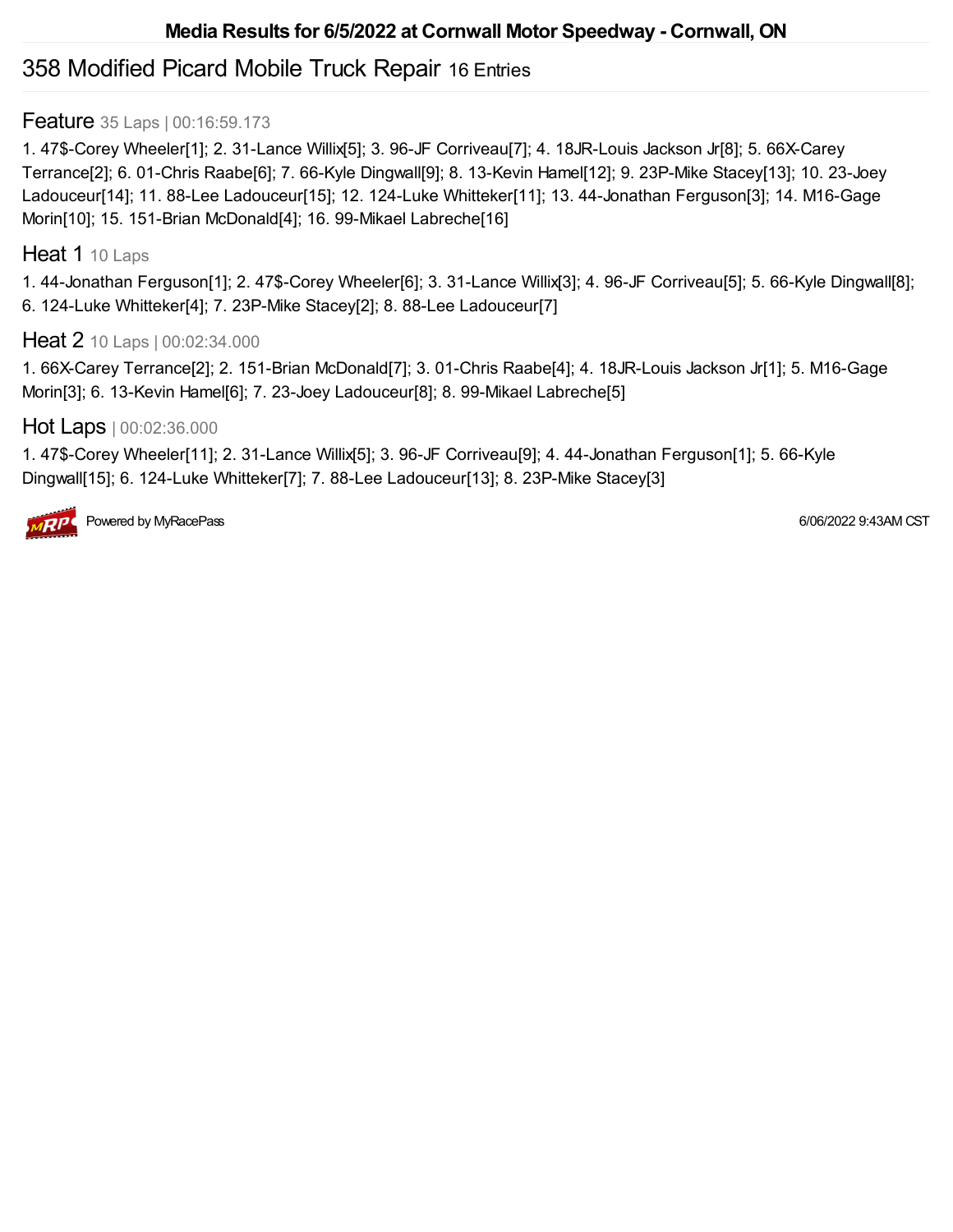# Sportsman Next Level Home Improvement 31 Entries

#### **Feature** 50 Laps | 00:19:41.604 | Race For the Cure

1. 0-Shane Pecore[3]; 2. 77E-Ryan Stabler[8]; 3. 35R-William Racine[7]; 4. 44-David Rogers[1]; 5. 27A-Gilles Godard[2]; 6. 94-Gabriel Cyr[12]; 7. 22G-Gorden Clair[16]; 8. 88Z-Bobby Herrington[9]; 9. 41-Samuel Charland[31]; 10. 88J-Justin Cyr[4]; 11. 10-Robert Delormier[10]; 12. 18JR-Jason Rose[14]; 13. 85-Tyler Givogue[18]; 14. 3-Adam Rozon[13]; 15. 1-Justin Lalancette[5]; 16. 22C-Cedric Gauvreau[6]; 17. 35-Thomas Cook[26]; 18. 48-Patrick Picotin[11]; 19. 98-Domonick Merkley[23]; 20. 3X-Donovan Lussier[20]; 21. 95-Dan Jalbert[15]; 22. 88\$-Fire Swamp[24]; 23. JR7-Ricky Thompson[17]; 24. 92T-Tristan Ladouceur[28]; 25. 29D-Justin Desrosiers[22]; 26. 99-Steven Lajoie[19]; 27. 14K-Karl Potvin[27]; 28. M70- Billy Cook[21]; 29. 08-Chris Ferguson[29]; 30. SS3-Xavier Perrin[25]; 31. 9\$-Bentley Gray[30]

### Heat 1 8 Laps | 00:02:04.000

1. 77E-Ryan Stabler[1]; 2. 10-Robert Delormier[3]; 3. 88J-Justin Cyr[2]; 4. 94-Gabriel Cyr[4]; 5. 22G-Gorden Clair[7]; 6. 3X-Donovan Lussier[6]; 7. 88\$-Fire Swamp[8]; 8. 92T-Tristan Ladouceur[5]

### Heat 2 8 Laps | 00:02:33.000

1. 0-Shane Pecore[1]; 2. 41-Samuel Charland[2]; 3. 44-David Rogers[3]; 4. 3-Adam Rozon[4]; 5. JR7-Ricky Thompson[5]; 6. M70-Billy Cook[6]; 7. SS3-Xavier Perrin[7]; 8. 08-Chris Ferguson[8]

### Heat 3 8 Laps | 00:02:07.000

1. 88Z-Bobby Herrington[1]; 2. 27A-Gilles Godard[2]; 3. 48-Patrick Picotin[4]; 4. 18JR-Jason Rose[3]; 5. 85-Tyler Givogue[7]; 6. 29D-Justin Desrosiers[6]; 7. 35-Thomas Cook[5]; 8. 9\$-Bentley Gray[8]

#### Heat 4 8 Laps | 00:03:04.000

1. 35R-William Racine[2]; 2. 1-Justin Lalancette[1]; 3. 22C-Cedric Gauvreau[3]; 4. 95-Dan Jalbert[4]; 5. 99-Steven Lajoie[7]; 6. 98-Domonick Merkley[6]; 7. 14K-Karl Potvin[5]

### Qualifying 1 3 Laps | 00:01:29.000

1. 77E-Ryan Stabler, 00:14.204[6]; 2. 88J-Justin Cyr, 00:14.315[4]; 3. 10-Robert Delormier, 00:14.360[8]; 4. 94-Gabriel Cyr, 00:14.372[7]; 5. 92T-Tristan Ladouceur, 00:14.383[5]; 6. 3X-Donovan Lussier, 00:14.482[1]; 7. 22G-Gorden Clair, 00:14.557[2]; 8. 88\$-Fire Swamp, 00:14.596[3]

### Qualifying 2 3 Laps | 00:00:32.000

1. 0-Shane Pecore, 00:14.088[7]; 2. 41-Samuel Charland, 00:14.490[2]; 3. 44-David Rogers, 00:14.536[8]; 4. 3-Adam Rozon, 00:14.655[5]; 5. JR7-Ricky Thompson, 00:14.833[3]; 6. M70-Billy Cook, 00:14.841[4]; 7. SS3-Xavier Perrin, 00:14.901[1]; 8. 08-Chris Ferguson, 00:15.070[6]

### Qualifying 3 3 Laps | 00:00:33.000

1. 88Z-Bobby Herrington, 00:14.521[7]; 2. 27A-Gilles Godard, 00:14.598[1]; 3. 18JR-Jason Rose, 00:14.672[8]; 4. 48- Patrick Picotin, 00:14.866[5]; 5. 35-Thomas Cook, 00:14.969[6]; 6. 29D-Justin Desrosiers, 00:14.977[2]; 7. 85-Tyler Givogue, 00:14.999[3]; 8. 9\$-Bentley Gray, 00:15.148[4]

### Qualifying 4 3 Laps | 00:00:32.000

1. 1-Justin Lalancette, 00:14.744[2]; 2. 35R-William Racine, 00:14.746[3]; 3. 22C-Cedric Gauvreau, 00:14.824[6]; 4. 95- Dan Jalbert, 00:14.947[7]; 5. 14K-Karl Potvin, 00:15.228[4]; 6. 98-Domonick Merkley, 00:15.263[5]; 7. 99-Steven Lajoie, 00:15.408[1]

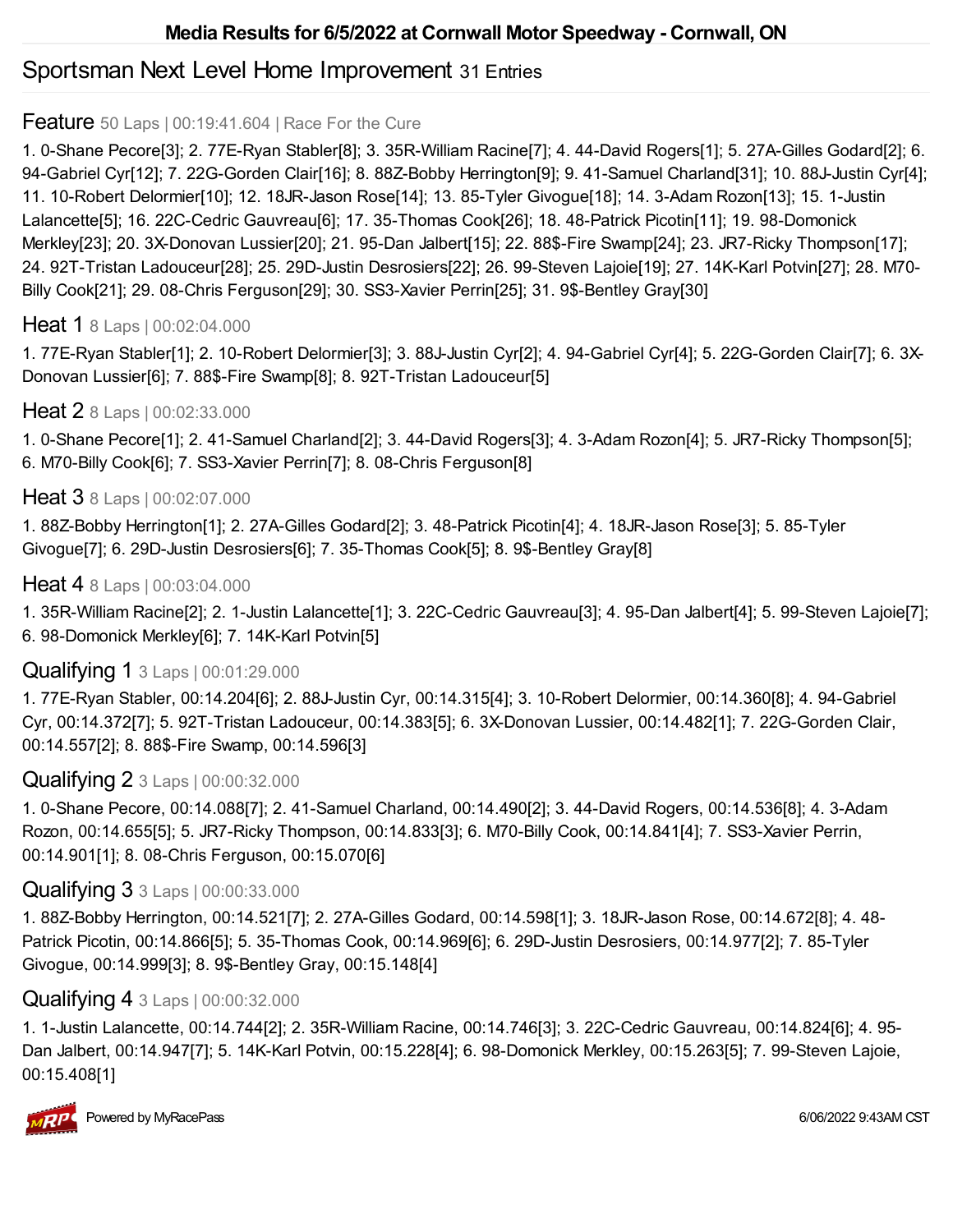# Pro-Stock Alexandria Home Hardware 21 Entries

# A Feature 1 50 Laps | 00:33:01.408

1. 72-Bruno Richard[11]; 2. 338-Pascal Payeur[2]; 3. 72G-Denis Gauvreau[5]; 4. 33-Bruno Cyr[6]; 5. 11-Stéphane Larivière[12]; 6. 07-Robert Larocque[7]; 7. 8-Marc Lalonde[4]; 8. 48-Jocelyn Roy[1]; 9. 4-Roch Aubin[8]; 10. 28-Burton Ward[9]; 11. 9-Eric Jean Louis[17]; 12. 2X-James Clarke[15]; 13. 87-Maxime Foley[21]; 14. 38JR-Justin Chaput[18]; 15. 22J-Justin Jodoin[10]; 16. 23B-Brandon Macmillan[13]; 17. 27-Thomas McDonald[16]; 18. 35-Jonathan Lemay[19]; 19. 32- Jonathan Levesque Levesque[3]; 20. (DNF) 96-Eric Loyer[14]; 21. (DNS) 1-Denis Hamel

## Heat 1 8 Laps | 00:04:41.622

1. 338-Pascal Payeur[1]; 2. 33-Bruno Cyr[3]; 3. 11-Stéphane Larivière[7]; 4. 4-Roch Aubin[2]; 5. 23B-Brandon Macmillan[6]; 6. 27-Thomas McDonald[4]; 7. 35-Jonathan Lemay[5]

# Heat 2 8 Laps | 00:12:43.011

1. 28-Burton Ward[6]; 2. 32-Jonathan Levesque Levesque[7]; 3. 07-Robert Larocque[3]; 4. 22J-Justin Jodoin[4]; 5. 96-Eric Loyer[2]; 6. 9-Eric Jean Louis[1]; 7. 1-Denis Hamel[5]

# Heat 3 8 Laps | 00:02:12.364

1. 72-Bruno Richard[1]; 2. 8-Marc Lalonde[3]; 3. 48-Jocelyn Roy[4]; 4. 72G-Denis Gauvreau[6]; 5. 2X-James Clarke[5]; 6. 38JR-Justin Chaput[2]; 7. 87-Maxime Foley[7]

# Qualifying 1 3 Laps | 00:00:36.000

1. 338-Pascal Payeur, 00:15.523[2]; 2. 4-Roch Aubin, 00:15.597[6]; 3. 33-Bruno Cyr, 00:15.742[4]; 4. 27-Thomas McDonald, 00:16.213[3]; 5. 35-Jonathan Lemay, 00:16.347[7]; 6. 23B-Brandon Macmillan, 00:16.431[5]; 7. 11-Stéphane Larivière, 00:17.413[1]

# Qualifying 2 3 Laps | 00:00:41.000

1. 9-Eric Jean Louis, 00:15.999[7]; 2. 96-Eric Loyer, 00:16.019[3]; 3. 07-Robert Larocque, 00:16.051[2]; 4. 22J-Justin Jodoin, 00:16.099[4]; 5. 1-Denis Hamel, 00:16.195[6]; 6. 28-Burton Ward, 00:16.336[1]; 7. 32-Jonathan Levesque Levesque, 00:16.336[5]

# Qualifying 3 3 Laps | 00:00:37.000

1. 72-Bruno Richard, 00:15.271[5]; 2. 38JR-Justin Chaput, 00:15.448[4]; 3. 8-Marc Lalonde, 00:15.541[2]; 4. 48-Jocelyn Roy, 00:15.600[3]; 5. 2X-James Clarke, 00:15.894[1]; 6. 72G-Denis Gauvreau, 00:16.114[6]; 7. 87-Maxime Foley, 00:16.114[7]

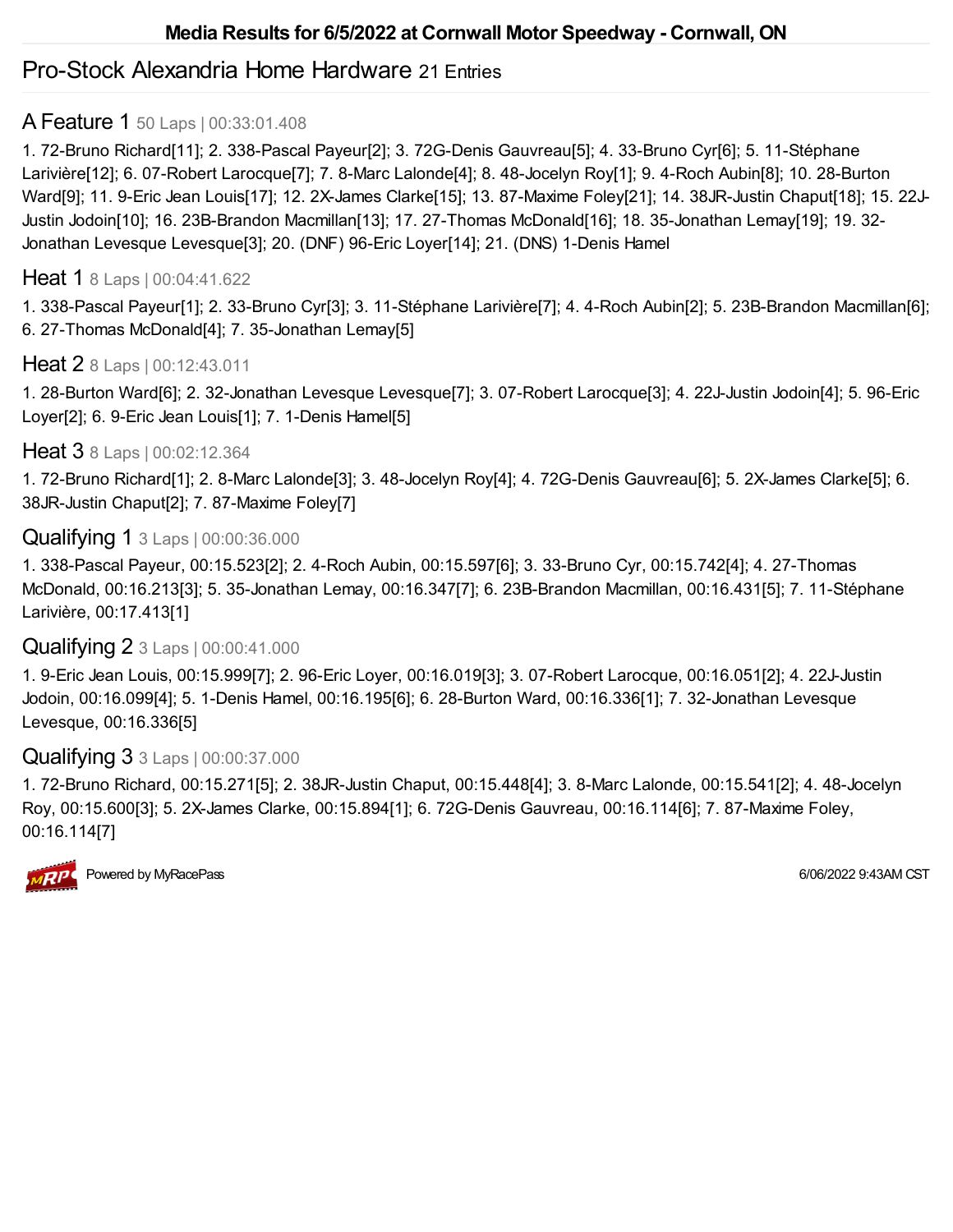# Mini-Stock Belair & Sons Garage 9 Entries

# A Feature 1 15 Laps | 00:04:32.778

1. 25-Pierre Picard[1]; 2. 88C-Curtis Lindsay[3]; 3. 21L-Skylar Ladouceur[2]; 4. 49-Alexis Charbonneau[5]; 5. TJ35-Tyler Lamarche[4]; 6. 7-Chris Cotton[6]; 7. 11-Jordan McNaughton[7]; 8. (DNS) 93M-Travis Lamarche; 9. (DNS) 13-Liam O'Donoghue

### Heat 1 6 Laps | 00:01:44.110

1. 25-Pierre Picard[3]; 2. 21L-Skylar Ladouceur[6]; 3. 88C-Curtis Lindsay[8]; 4. TJ35-Tyler Lamarche[4]; 5. 49-Alexis Charbonneau[7]; 6. 7-Chris Cotton[5]; 7. 11-Jordan McNaughton[9]; 8. (DNS) 13-Liam O'Donoghue; 9. (DNS) 93M-Travis Lamarche



Powered by MyRacePass 6/06/2022 9:43AM CST